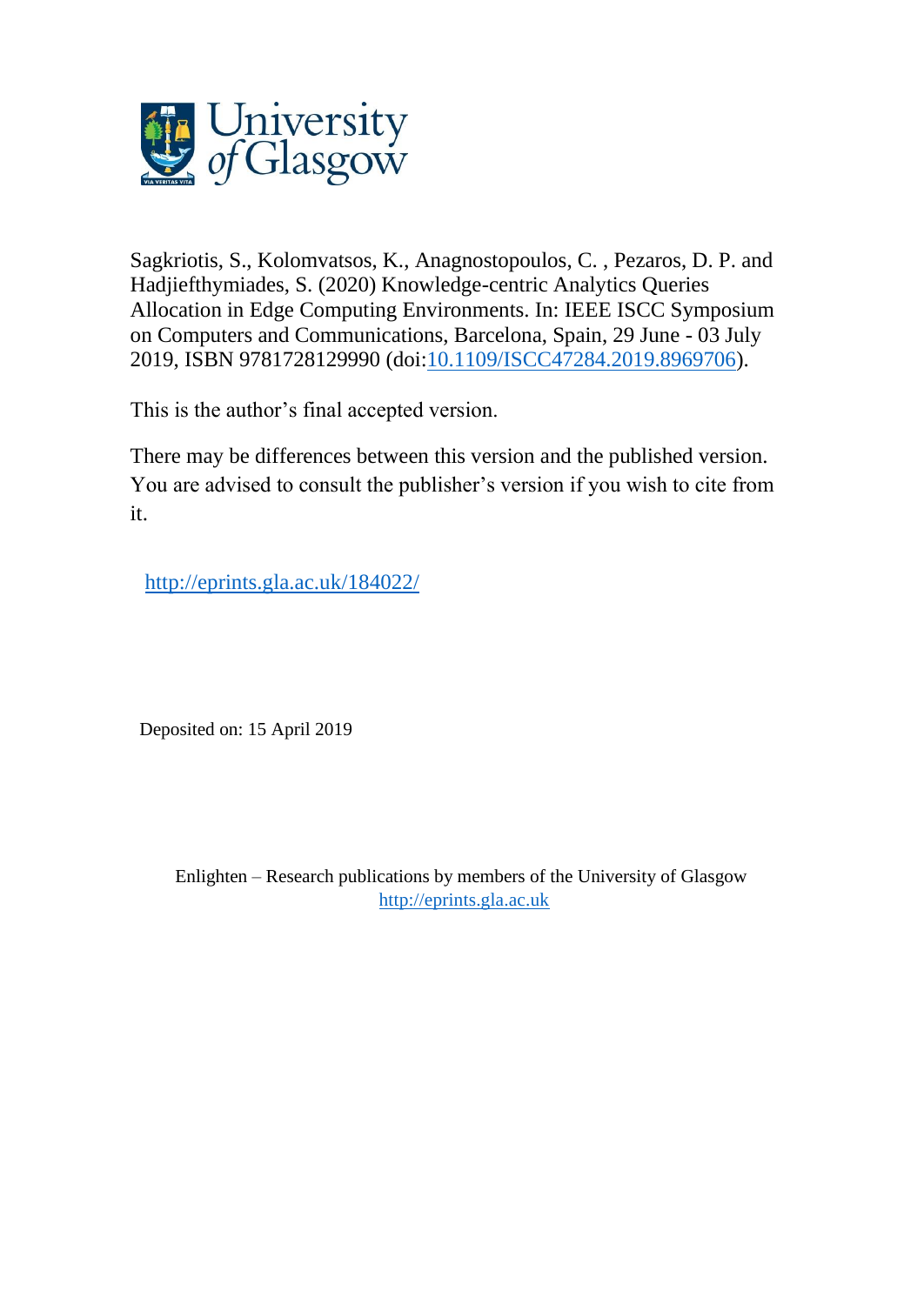# Knowledge-centric Analytics Queries Allocation in Edge Computing Environments

Stefanos Sagkriotis, Kostas Kolomvatsos, Christos Anagnostopoulos, Dimitrios P. Pezaros, Stathes Hadjiefthymiades\* School of Computing Science, University of Glasgow

e-mail: s.sagkriotis.1@research.gla.ac.uk; {kostas.kolomvatsos, christos.anagnostopoulos, dimitrios.pezaros}@glasgow.ac.u.k

\*Dept Informatics & Telecommunications, University of Athens e-mail: shadj@di.uoa.gr

*Abstract*—The Internet of Things (IoT) involves a huge number of devices that collect data and deliver them to the Cloud. The processing of data at the Cloud is characterized by increased latency in providing responses to analytics queries defined by analysts or applications. Hence, Edge Computing (EC) comes into the scene to provide data processing close to the source. The collected data can be stored in edge devices and queries can be executed there to reduce latency. In this paper, we envision a case where entities located in the Cloud undertake the responsibility of receiving analytics queries and decide on the most appropriate edge nodes for queries execution. The decision is based on statistical signatures of the datasets of nodes and the statistical matching between statistics and analytics queries. Edge nodes regularly update their statistical signatures to support such decision process. Our performance evaluation shows the advantages and the shortcomings of our proposed schema in edge computing environments.

## I. INTRODUCTION

Edge Computing (EC) facilitates the efficient management of data collected by numerous nodes. The vast infrastructure of the IoT involves heterogeneous devices capable of interacting with their environment and collecting data. Data could be gathered into a number of nodes at the edge of the network, thus, performing local processing to save time and resources for the provision of analytics. Analytics are derived over the collected data and corresponding to analytics queries issued by analysts, users, or applications. We envisage a set of Edge Nodes (ENs) and streams of analytics queries allocated to such nodes for execution. The ENs are regarded as distributed data repositories where queries can be executed through their corresponding Query Processors (QPs). The efficient management and allocation of incoming analytics queries as well as the provided results characterize the success of the supported applications. Usually, applications demand a response in the minimum time to provide high quality services to end users. Hence, the ENs/QPs should adopt query allocation and execution plans that limit the time required for obtaining the final analytic result.

Challenges: Should we desire to significantly reduce the time required for delivering final results of incoming analytics queries, the selection of the appropriate query execution plans is the first step of the process. Then, one should involve the selection of an efficient queries allocation plan. This means that one should select the most appropriate subset of nodes that will deliver the appropriate results according to queries semantics and in the minimum time. Then, an efficient aggregation mechanism on the *partial* results should be invoked. In this paper, we focus on the allocation process of analytics queries arriving at a Query Controller (QC) in the Cloud taking into consideration the sufficient statistics (*statistical signatures*) of the data present in each EN. We consider that the underlying nodes are logically clustered based e.g., on geospatial criteria, imposed by the analytics applications. We introduce a decision making mechanism that exploits the statistical signatures of nodes' datasets and concludes on most appropriate subset of nodes for allocation and execution. Based on this approach we reduce the time for getting responses and increase their quality as nodes with irrelevant data (compared to queries semantics) are excluded from the query allocation and execution process. The ENs regularly send their statistical signatures to the QC (at pre-defined intervals) involving the elimination of outliers and the reduction of the data dimensionality. This way, ENs send reliable statistics for their dataset that consequently support the QC's decision making.

The paper is organized as follows. Section II reports on related work, Section III formulates the problem and Section IV introduces our scheme. In Section V, we provide experimental evaluation of our mechanism, while Section VI concludes the paper reporting future research agenda.

## II. RELATED WORK

In edge computing environments many efforts study opportunities for management of distributed data. The Dragon scheme in [17] identifies nodes that can reply to users' requests based on criteria describing nodes themselves and their data. In [15] the authors propose a distributed data service providing functionality for data collection and processing. The objective is to enable multiple IoT middleware systems to share common data services covering interoperability issues. The parallel execution of queries increases the performance of the applications and at the same time, analytics are retrieved by different nodes aggregating them to deliver the final outcome. It is of high importance to obtain a view on the data statistics on each node since we can estimate the relevance between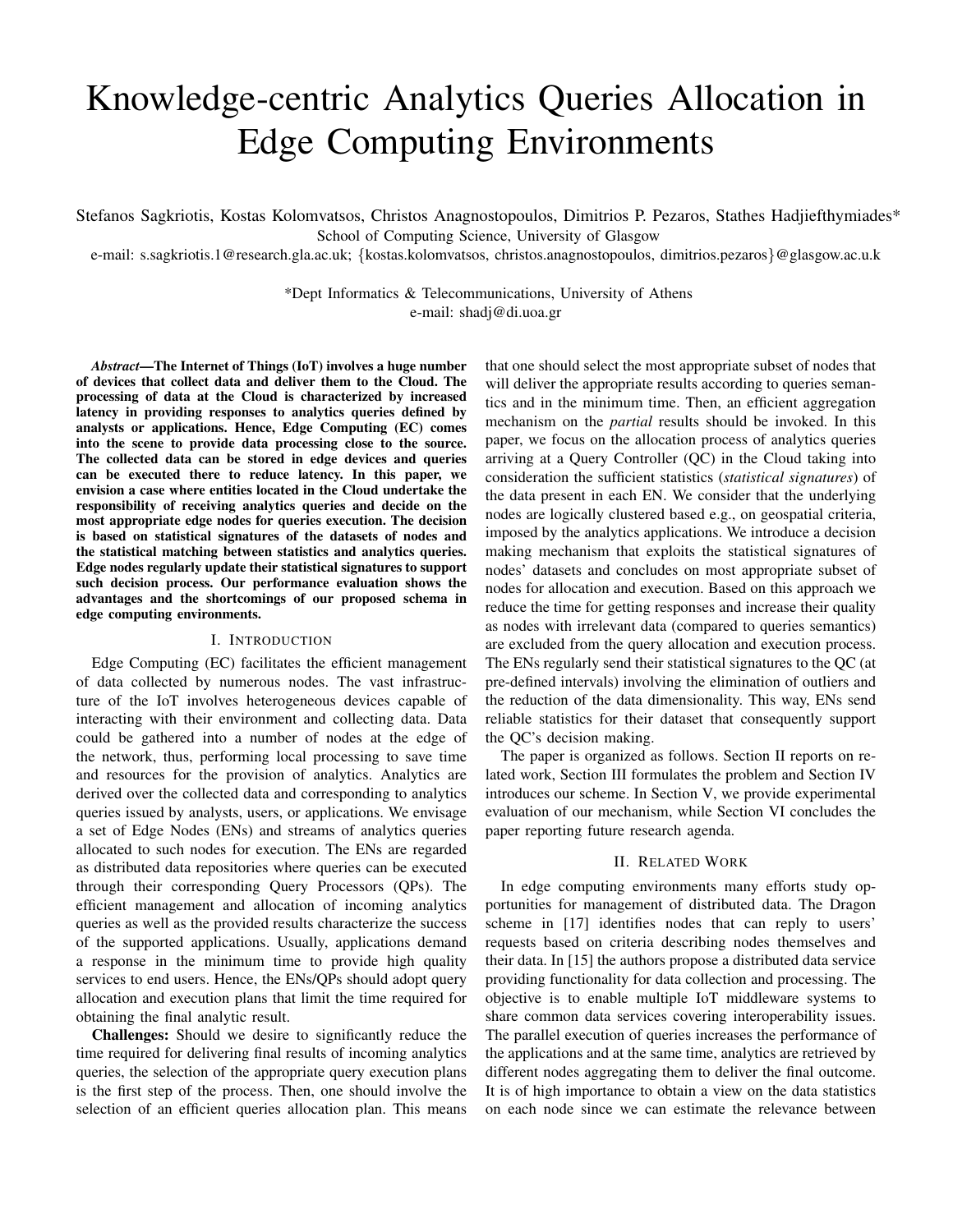the data and analytics queries as studied in [18], [19], [20]. Multiple efforts handle the problem of allocating data to specific nodes. In [4] data streams are partitioned on-the-fly taking into consideration the query semantics. A multi-route optimizer is proposed in [5] exploting intra- and inter-stream correlations to produce effective partitions. The schemes in [11] and [26] propose the separation of streams into sets of sub-streams over which queries are executed in parallel.

Query engines for the IoT domain [24] provide results in real time and data are processed at the devices at network edge. Such edge-centric processing is important in real-time, mission-critical applications such as self-driving vehicles [7]. Significant examples of edge-centric processing are: [1], [8], [21], [23], [27], [14]. Some efforts deal with the automated separation of queries graphs into two sets [10]: queries processed at the edge devices and queries processed in the cloud. In [22], the authors adopt statistical learning to recommend a previously generated query plan to the optimizer for a given query. The objective is to predict the query execution time for workload management and capacity planning. The delivery of edge analytics involves communication efficient predictive modeling within the edge network [13]. Analytics are derived by models dealing with dynamic optimal decisions for data deliver in light of communication efficiency [27], [6]. Several schemes exploit the computational capability of edge nodes to launch algorithms directly at the data sources [2], [9], [16].

Contribution: In our past research we dealt with the allocation of queries to a set of nodes; in [18], we proposed a time-optimized scheme for selecting the appropriate nodes adopting the *odds algorithm* while in [19], we presented a reinforcement learning model for query allocation. Our extended work in [20] incorporates statistical learning processes for query load balancing. The proposed scheme in this paper significantly supports our previous schemes by intelligently providing a statistics-based efficient mechanism responsible to deliver the minimum sufficient information of the data for query allocation in edge computing environments. Such mechanism is *exposed* to the Cloud infrastructure being part of the schemes proposed in [18], [19], [20].

### III. DEFINITIONS & PROBLEM FORMULATION

We consider a set of N ENs  $\mathcal{E} = \{n_1, n_2, \ldots, n_N\}$ placed at various locations, e.g., in a city. IoT nodes like smartphones and sensors are connected with ENs to deliver their contextual data. At the upper layer, e.g., in the Cloud, there is a set of Query Controllers (QCs) responsible to receive and execute analytics queries  $q_1, q_2, \ldots$  defined by analytics applications and/or end users (data analysts). Such queries are then allocated to the appropriate QPs for execution functioning in the available ENs. Consider the set of  $N$  QPs  $\mathcal{P} = \{p_1, p_2, \dots, p_N\}$ , each one corresponding to an EN. A QC after receiving an analytics query, it invokes the most appropriate subset  $\mathcal{P}' \subset \mathcal{P}$  of QPs to get their query results and return the final *aggregated* result to the requesting applications depending on how *relevant* is the query to the underlying data of each EN. The determination of the subset  $\mathcal{P}'$  is achieved from certain statistics of data that each EN delivers to the backend infrastructure, i.e., QC. Such statistics support the QC with the necessary view on what data are present in each EN used for the statistical matching with each incoming analytics query. Figure 1 illustrates the considered architecture.

*Definition 1:* A dataset  $D_i = {\mathbf{x}_j}_{j=1}^{m_i}$  of the EN i is a set of  $m_i$  row data vectors  $\mathbf{x} = [x_1, \dots, x_d] \in \mathbb{R}^d$  with real attributes  $x_k \in \mathbb{R}$ .

Analytics queries are issued over a d-dimensional data space and bear two key characteristics: First, they define a subspace of interest, using various predicates on attribute (dimension) values. Second, they perform aggregate functions over said data subspaces (to derive key statistics over the subspace of interest). We adopt a general vectorial representation for modeling a query over any type of data storage/processing system. Predicates over attributes define a data subspace over a dataset D formed by a sequence of logical conjunctions using (in)equality constraints  $(\leq, \geq, =)$ . A *range-predicate* restricts an attribute  $x_k$  to be within range  $[l_k, u_k]$ :  $x_k \geq l_k \wedge x_k \leq u_k$ ,  $k = 1, \ldots, d$ . We model a range query over a dataset D through conjunctions of predicates, i.e.,  $\bigwedge_{k=1}^{d} (l_k \leq x_k \leq u_k)$ represented as a vector in  $\mathbb{R}^{2d}$ .

*Definition 2:* A (range) row analytics query vector is defined as  $\mathbf{q} = [l_1, u_1, \dots, l_d, u_d] \in \mathbb{R}^{2d}$  corresponding to the range query  $\bigwedge_{k=1}^d (l_k \leq x_k \leq u_k)$ .

For instance, consider an analytics range query asking for extracting the correlation between temperature  $x_1$  and humidity  $x_2$  in the 2-dim subspace  $[5, 10] \times [80, 100] \subset \mathbb{R}^2$ . If such a query is executed over a dataset where the pairs (temperature, humidity) are outwith the above-mentioned 2-dim subspace, then the corresponding node will waste computational resources for executing this range query. In addition, such results will affect the final response due to aggregation.

Every EN  $i$  at pre-defined intervals calculates certain statistics of its dataset  $D_i$  forming the statistical signature:  $S_i$ .  $S_i$ contains sufficient statistics of the underlying data vectors in  $D_i$ . In this paper, we adopt the following of statistics for the signature: the mean row vector  $\boldsymbol{\mu} = [\mu_1, \dots, \mu_d]$ , the variance row vector  $\boldsymbol{\sigma} = [\sigma_1, \dots, \sigma_d]$  and the eigenbase  $\mathbf{W}_{d \times K}$  of the first  $K \leq d$  column eigenvectors  $\mathbf{w}_k \in \mathbb{R}^d$  (Principal Components) produced by the Principal Component Analysis (PCA) [12] over the data in  $D_i$  (or a sample); see Section IV-B. The signature of EN  $i$  is:

$$
S_i = {\mu_i, \sigma_i, \mathbf{W}_{i, d \times K}}. \tag{1}
$$

Note that, the signature should be constructed and incrementally updated in limited time, thus, the performance of nodes is not affected. The extraction of the signature  $S_i$  is based on a multidimensional outliers elimination model. The outliers elimination model is based on an aggregation scheme over two known statistical measures of  $\chi^2$  and the Grubb's test in order to decide about the presence of outliers in the  $D<sub>i</sub>$ . The outcomes of the two outliers techniques are combined and then the signature is constructed over *outliers-free* data.

Each dataset  $D_i$  is updated over the time as data streams are produced by IoT devices at high rates. In our context, the QC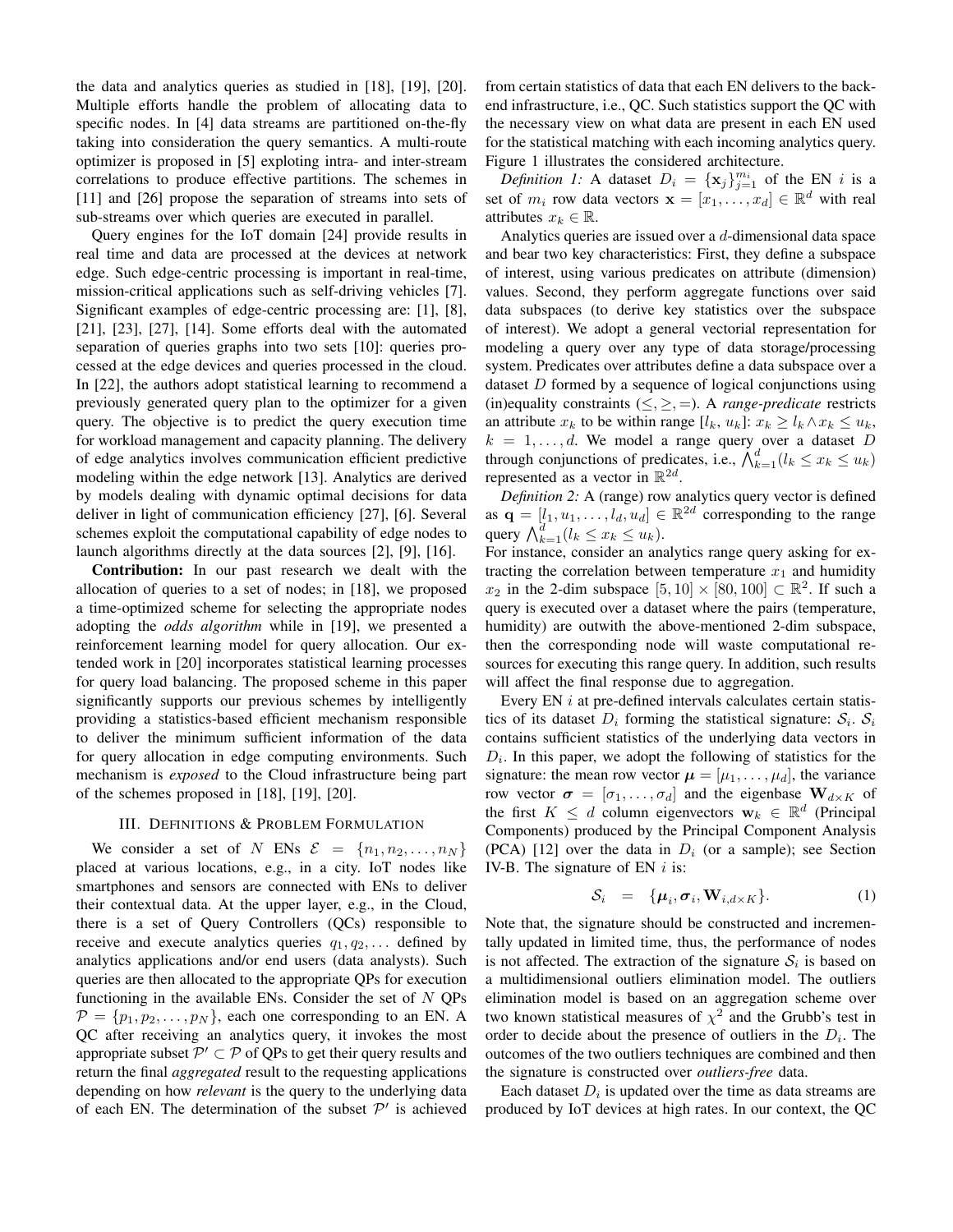does not have any view on the data present in every dataset since data are not delivered to the Qc; *only* their corresponding statistical signatures are delivered and updated regularly.

The QC receiving a query q should conclude on a matching degree between the query and the available signatures  $\{\mathcal{S}_i\}_{i=1}^N$ . Based on this matching, the QC should decide on the most appropriate subset  $\mathcal{P}' \subset \mathcal{P}$  of QPs referring to those EDs that will selectively execute the query  $q$ . Based on this partial engagement of the QPs, irrelevant ENs are excluded from the query execution thus avoiding providing results that do not match the query predicates. Hence, irrelevant nodes are not involved in the execution of queries whose data are not matched with the queries semantics (represented by predicates). We then formalize our problem:

*Problem 1:* Given an analytics query q to the QC and a set of N statistical signatures  $\{S_i\}_{i=1}^N$  derived from N ENs, seek the most appropriate subset of QPs  $\mathcal{P}' \subseteq \mathcal{P}$  which will be engaged for executing the query q.



Fig. 1. The considered architecture with QCs and edge nodes.

# IV. SCALING-OUT QUERIES ASSIGNMENT

In this section, we elaborate on our methodology for finding the relevant subset  $\mathcal{P}'$  of the QPs given a random range analytics query q in the QC. We first introduce an aggregation mechanism for removing outlies from the ENs' datasets before constructing the statisitcal signatures. Then, we provide the construction of the signatures and elaborating on the methodology of selecting the most relevant ENs for query execution based on the query semantics and the signatures.

#### *A. Aggregation-based Outliers Elimination*

For detecting multivariate outliers in a dataset  $D_i$ , we can rely on widely adopted techniques, which could be categorized to: (i) statistical-based (parametric or non-parametric approaches), (ii) nearest neighbor-based, (iii) clustering-based, (iv) classification-based (Bayesian network-based and support vector machine-based approaches), and (v) spectral decomposition-based approaches. In this work we focus on the statistical methods that require less computational resources. We introduce an aggregation scheme of the  $\chi^2$  metric and the Grubb's test [12] for the final outliers outcome. A data vector  $x \in D_i$  is considered as an outlier if the  $\chi^2$ -statistic exceeds a specific threshold, which is defined as:

$$
\chi^{2}(\mathbf{x}) = \sum_{k=1}^{d} \frac{(x_k - \mu_k)^2}{\mu_k}
$$
 (2)

where  $\mu_k$  is the k-th mean value dimension of the mean vector  $\mu$  of the dataset  $D_i$ . According to the central limit theorem when d is large ( $\gg$  30), the  $\chi^2$  has approximately a Gaussian distribution [25]. The Grubb's test is also adopted for outlier elimination providing the so-called z-score for data vector  $x \in$  $D_i$  defined as:  $z(\mathbf{x}) = \frac{\max(\|\mathbf{x} - \boldsymbol{\mu}\|)}{\max_{k=1,\dots,d}(\sigma_k)}$ . The vector  $\mathbf{x} \in D_i$  is considered as an outlier when

$$
z(\mathbf{x}) \ge \frac{|D_i| - 1}{\sqrt{|D_i|}} \sqrt{\frac{t_{\alpha/(2|D_i|),|D_i|-2}^2}{|D_i| - 2 + t_{\alpha/(2|D_i|),|D_i|-2}^2}} \qquad (3)
$$

where  $t^2_{\alpha/(2|D_i|),|D_i|-2}$  is retrieved by the t-distribution at the significance level of  $\alpha/(2|D_i|)$ .

Our outlier aggregation mechanism is based on a conjunction of the outlier result determined by  $\chi^2(\mathbf{x})$  and Grubb  $z(\mathbf{x})$ . Specifically, let the outlier indicator functions be  $I_{\chi}(\mathbf{x}) = 1$ and  $I_G(\mathbf{x}) = 1$ , respectively denoting that x is an outlier based on the above-mentioned statistics. Then, the vector  $x$  is considered as an outlier in the dataset  $D_i$  if  $I_\chi(\mathbf{x}) \wedge I_G(\mathbf{x}) = 1$ ; otherwise the data vector is not an outlier. This means that we require both methods should agree on the result. If there is a disagreement, x is not an outlier and is included in the construction of the statistical signature  $S_i$ .

# *B. Statistical Signature*

The statistical signature  $S_i$  of EN i is based on the data vectors in  $D_i$ , which are not considered outliers based on the above-mentioned methodology, i.e.,  $\tilde{D}_i = \{ \mathbf{x} \in D_i : I_{\chi}(\mathbf{x}) \land$  $I_G(\mathbf{x}) = 0$ . The basic statistics of the mean vector  $\mu$  and the variances vector  $\sigma$  are directly determined and efficiently incrementally updated from the outliers-free dataset  $D_i$ . They are both used for matching with the query predicates, as will be discussed later. Now, for establishing the minimum sufficient statistics that can reflect the basis of the underling data, we use the first  $K_d$  principal components of the data vectors in  $\tilde{D}_i$  that explain the  $\alpha$  percentage of the inherent variance (normally  $\alpha = 0.9$ ). Specifically, we seek the eigenbase of the outlier-free data  $D_i$  such that given an random data vector  $y \in \mathbb{R}^d$  we can efficiently determine if this vector can be reconstructed (derived from) from the eigenvectors of those data  $\mathbf{x} \in \tilde{D}_i$ . This is the rationale behind the concept of the signature where we extract the sufficient synopsis of the data deriving the most representative eigenvectors of  $\tilde{D}_i$ . If the vector y can be explained by the eigenbase of  $D_i$  then we draw the conclusion that y belongs (can be projected onto) to the subspace of  $D_i$ . Otherwise, y is considered statistically irrelevant to  $D_i$ . In order to come up with this reasoning, we need first to derive the K PCs of  $\tilde{D}_i$  by adopting (incremental) PCA over the dataset  $D_i$ .

In PCA over the  $D_i$ , we seek the  $d \times K$  matrix  $W_i$  of K column (eigen)vectors  $\{w_k\}_{k=1}^K$  that minimizes the objective:

$$
\min_{\mathbf{W}_i \in \mathbb{R}^{d \times K}: \mathbf{W}_i^\top \mathbf{W} = \mathbf{I}} \sum_{\mathbf{x}_j \in \tilde{D}_i} \|\mathbf{x}_j - \mathbf{W}_i \mathbf{W}_i^\top \mathbf{x}_j\|^2, \tag{4}
$$

where  $\|\mathbf{x}\|$  is the Euclidean norm of the vector x. That is, we try to find those  $K$  PCs in the eigenbase  $W_i$  such that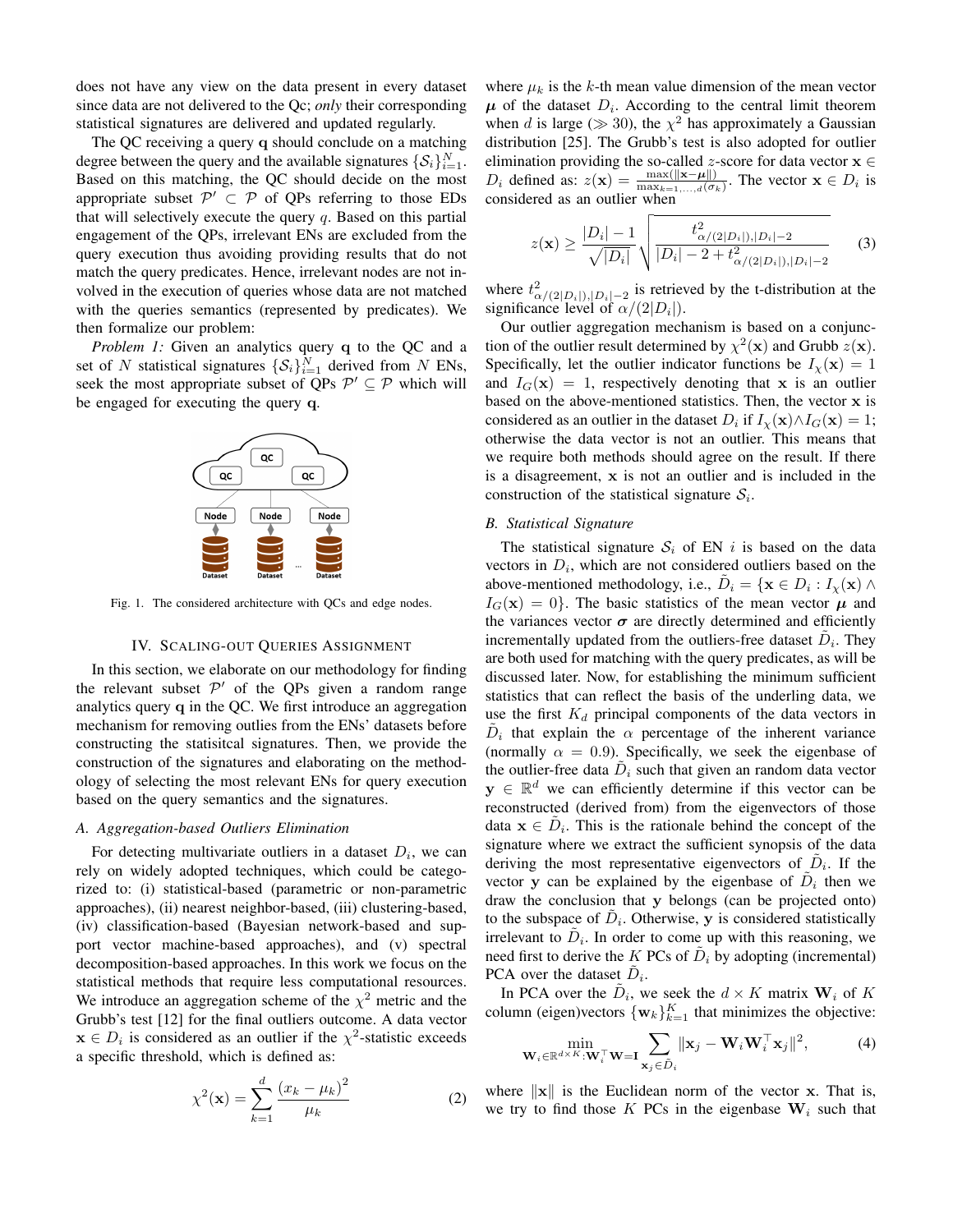when we project a  $d$ -dim vector onto the subspace defined by those PCs, the error of the projection vector  $\tilde{\mathbf{x}} = \mathbf{W}_i \mathbf{W}_i^\top \mathbf{x}$ and the actual vector x is minimized. Hence, we argue that if x belongs to this subspace then the projection error is the minimum w.r.t. the  $K$  PCs. We select the first  $K$  PCs, which are ordered by their eigenvalues  $\lambda_k, k = 1, \dots, K$ , such that the explain  $\alpha$ (%) of the variances in  $\tilde{D}_i$ . This is achieved by selecting the first K PCs such that:  $K = \min\{K' : \frac{\sum_{k=1}^{K'} \lambda_k}{\sum_{k=1}^{d} \lambda_k} \ge$  $\alpha$ . Given a *projection error tolerance*  $\epsilon > 0$  and the eigenbase  $\dot{W}_i$  reflecting the sufficient eigenvectors from  $\tilde{D}_i$  we infer that a random vector  $y \in \mathbb{R}^d$  belongs to the subspace defined by the PCs of  $\tilde{D}_i$  iff its projection error  $\|\mathbf{y} - \hat{\mathbf{W}}_i\mathbf{W}_i^{\top}\mathbf{y}\| \leq$  $\epsilon$ ; otherwise, the vector y is considered statistical irrelevant (cannot be explained from) to  $\tilde{D}_i$ , or in other words it is highly unlikely to be observed in EN i. The statisitical signature  $S_i$  =  $\{\boldsymbol{\mu}_i, \boldsymbol{\sigma}_i, \mathbf{W}_i\}$  is then delivered to the QC. Note, the eigenbase  $W_i$  can be incrementally updated with trivial computational complexity adopting well-known incremental PCA methods. The EN *i* regularly updates the QC with an updated signature  $\mathcal{S}'_i = \{\mu'_i, \sigma'_i, \mathbf{W}'_i\}$  iff there is a significant difference in  $\|\mu_i \mu'_{i}$ ||,  $\|\sigma_{i} - \sigma'_{i}\|$  and  $\|\mathbf{W}_{i} - \mathbf{W}'_{i}\|$ ; otherwise there is no meaning for an update.

## *C. Signature-based Query Assignment*

The QC receives the signatures  $\{S_i\}_{i=1}^N$  from all N ENs in order to reason about the most relevant subset of QPs to engage for each analytics query. This means that, for each query q a different subset  $\mathcal{P}'$  of QPs is determined engaging the corresponding ENs. Given an analytics query  $\mathbf{q} = [l_k, u_k]_{k=1}^d \in \mathbb{R}^{2d}$ , the QC derives its d-dim center query vector  $\mathbf{y} = \left[\frac{l_k + u_k}{2}\right]_{k=1}^d = [y_k]_{k=1}^d \in \mathbb{R}^d$ , where each k-th component  $y_k$  refers to the center of k-th range predicate, i.e.,  $y_k = \frac{l_k + u_k}{2}$ . The center query y is then projected onto each eigenbase  $W_i$  of EN i in order to judge whether the center predicate semantics are projected over the data subspace define by each  $\tilde{D}_i$ . If the vector y is approximately considered to belong to the eigenbase  $W_i$  based on the error tolerance  $\|\mathbf{y} - \mathbf{W}_i \mathbf{W}_i^\top \mathbf{y}\| \le \epsilon$  then the associated QP i is a candidate to be engaged for the execution of this query. Otherwise, the dataset  $D_i$  is not relevant for providing analytics results for the query q. In the case where the QP  $i$  is candidate for query q, we further examine if the underlying data are statistically sufficient (in number) to support the query. This is examined by using the ratio of data dimensions with  $y_k \in [\mu_k - \sigma_k, \mu_k + \sigma_k], k = 1, \ldots, d$ . If we let  $I(y_k) = 1$  if  $|y_k - \mu_k| \leq \sigma_k$ ; otherwise 0, we can then introduce the *degree of engagement*  $I(q, S_i)$  of an analytics query to a QP i over the dataset  $D_i$  of EN i as:

$$
I(\mathbf{q}, \mathcal{S}_i) = \begin{cases} 0 & \text{if } \|\mathbf{y} - \mathbf{W}_i \mathbf{W}_i^{\top} \mathbf{y} \| > \epsilon, \\ 1 + \frac{1}{d} \sum_{k=1}^d I(y_k) & \text{otherwise} \end{cases}
$$
(5)

Hence, given a query q at the OC, we first derive its center query vector  $y$  and then for each QP  $i$ , we check its corresponding degree of engagement  $I(q, S_i)$  based on the

signature  $S_i$ . Then, the QC determines the subset  $\mathcal{P}'(\mathbf{q}) \subseteq \mathcal{P}$ of those QPs with  $I(\mathbf{q}, \mathcal{S}_i) > 0$ , i.e.,

$$
\mathcal{P}'(\mathbf{q}) = \{ p_i \in \mathcal{P} : I(\mathbf{q}, \mathcal{S}_i) > 0 \}. \tag{6}
$$

The QC assigns the analytics query q to the QPs belonging in  $\mathcal{P}'(\mathbf{q})$  to execute that query over their corresponding ENs.

# V. EXPERIMENTAL EVALUATION

This section describes the experimental setup that has been employed to evaluate the proposed mechanism presented in Section IV. Furthermore, the performance metrics that have been used are presented alongside the comparison baseline, which has been established to examine the performance of our mechanism. The outcome of the performance assessment is discussed at the end of this section.

# *A. Setup*

To evaluate our approach, we simulated a deployment scenario that involves four ENs that gather two-dimensional data over time. To make the experiments reproducible, a publicly available dataset has been chosen to simulate the data repositories of the ENs [28]. The dataset is composed of sensor readings that originate from four Raspberry Pis, each one attached to an Unmanned Surface Vehicle  $(USV)^1$ . The sensors gather temperature and humidity readings over time at the sea surface, hence, the two dimensional data vectors of our scenario. However, different nodes stop gathering data at different times. To compensate for that inconsistency, we chose the time at which the first USV node stops gathering data to indicate the end of the dataset. In this way, we maintain consistency through all nodes for data gathered before that time.

When the simulation commences, no data is available to the (USV) nodes. Instead, data is parsed gradually according to typical node behaviour. Once a predefined amount of data is available in an EN/USV, the method that builds the statistical signature for this last amount of data is triggered and builds the relevant statistical signature  $S_i$  as defined in (1). All USV/nodes transmit their latest statistical signatures to the QC. In turn, the QC receives a four-dimensional analytics query randomly generated according to a uniform distribution which ranges between  $[0, 40]$  for humidity and  $[0, 60]$  for temperature attributed. The QC, based on the initial query  $q_k$ , calculates the two-dimensional center query vector  $y_k$ . Decisions on which nodes will accommodate the query are based on the mechanism described in Section IV-C. The error tolerance  $\epsilon$ defined in (5) is pre-determined to a certain value for each run of the experiment.

# *B. Performance Metrics*

After queries are allocated to QPs, the responses are based on the available contextual data on each node. Prior to using the proposed method, the query would be allocated to *every* QP in the network, i.e., the baseline solution engaging *all*

<sup>&</sup>lt;sup>1</sup>The contextual data were derived from the experimentation EU-funded project GNFUV: https://sites.google.com/view/gnfuv/home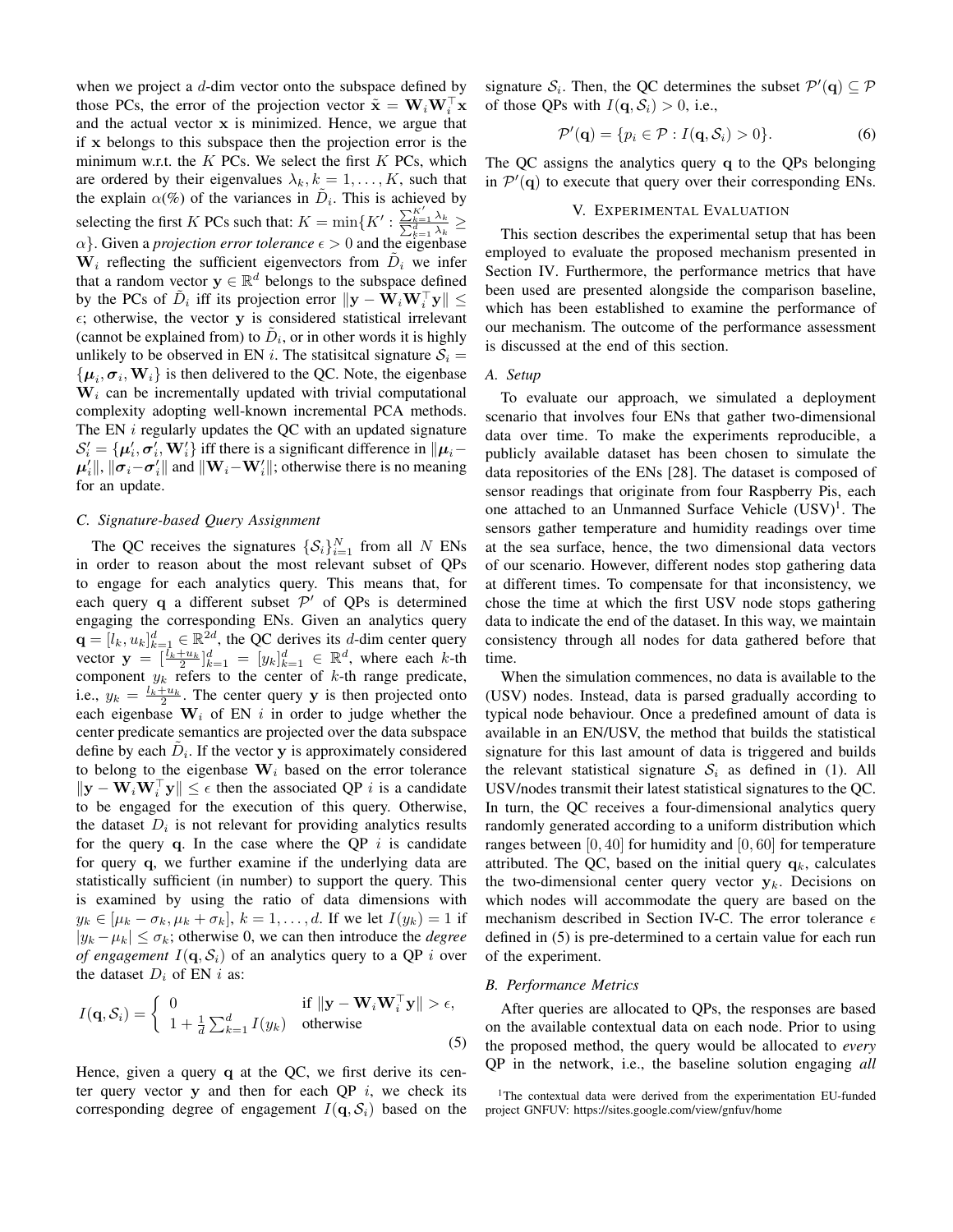USVs. By using our proposed query allocation and execution mechanism, the amount of nodes that receive the query is expected to decrease because of the statistical irrelevance of their data. As a result, the data that will formulate the response to the query will be fewer and more *relevant* to the query, which is our desideratum. In order to evaluate this rationale, we calculate the total variance of the data existing in nodes after a query allocation:  $V'_{total} = \sum_{i=1}^{N'} \sigma_i$ , for  $N' = |\mathcal{P}'(\mathbf{q})|$ and compare it against the total variance of data across *all* nodes (prior to applying the proposed mechanism)  $V_{total} =$  $\sum_{i=1}^{N} \sigma_i$ , for  $N = |\mathcal{P}|$ , where  $|\mathcal{P}|$  is the cardinality of the set  $\mathcal{P}.$ 

After the query allocation phase is complete, the nodes that have been found to hold *relevant data for the issued queries* are marked in order to examine the total node-involvement ratio per query. The *involvement ratio* is defined as the number of nodes that were identified to hold relevant data over the total number of nodes  $r = \frac{N'}{N}$ , with  $0 \le N' \le N$ . Such involvement ratio provides a high-level metric of the resources that are utilized per query execution. By utilizing a portion of the nodes and thus having a small involvement ratio, the message exchanges are reduced and fewer query processing transactions are required. Maintaining a small involvement ratio  $r$  while accommodating the needs of queries translates to more efficient use of the available resources: this is an important aspect when considering scenarios involving resourceconstrained edge nodes, like the UxV environments.

#### *C. Performance Assessment*

We set a comparison baseline by examining the case of not using the query allocation mechanism. In that case, the queries are allocated to every QP available in the edge network. After conducting experiments for this use case and obtain the aforementioned metrics, we repeat the experiments with the query allocation mechanism enabled. To ensure convergence of the obtained results, we conducted repeated experiments and used the average of the outcome. The query allocation mechanism was executed 1000 times over the previously described setup. The error tolerance was fixed,  $\epsilon = 40$  for the execution of the experiments. Since the data are gathered in batches before a statistical signature is built, to ensure synchronization between the queries we fixed the size of the batches to 40 rows, resulting in statistical signatures for data of 40 rows and 2 columns.

The results in Fig. 2 shows that the  $V'_{total}$  values obtained through the use of the query allocation mechanism are significantly lower when compared with the values occurring when the mechanism is not in use. The observed variance decrease fluctuates between  $30\% - 60\%$ , depending on the query. The reduced variance indicates a *higher quality of the query response* as it will be based on data with smaller variance not including irrelevant contextual information.

In order to examine the relation of the reduced variance and the involvement ratio, we compared the two metrics in Fig. 3. The plot shows that variance decrease is, for the most of the time, inversely proportional to the involvement ratio. What this reveals that data from nodes with irrelevant information are *not* included in the query execution process. This results from the selectivity of the statistical signatures, which are exploited to represent the current eigenbase of each contextual data space of each EN. Hence, incoming queries are directed to those ENs where the underlying contextual data space is relevant to the analytics query. The statistical relevance results to more accurate predictive analytics results and also to engage only those ENs holding relevance contextual data per query. Our mechanism succeeded in avoiding the use of unnecessary resources for responding to a query, by examining the statistical relevance of the data stored on each node, *before* assigning a query.

In Table I, we included a summary of measurements of the average involvement ratio for different error tolerance values and batch sizes. Our aim is to determine the impact that the error tolerance  $\epsilon$  has on the involvement ratio. We found that regardless of the batch size, increasing values of the error tolerance lead to higher average involvement ratio.



Fig. 2. Comparison between the variance that a query is exposed to w.r.t. the baseline solution and our proposed mechanism.



Fig. 3. The involvement ratio  $r$  is compared to variance decrease that occurs from our query allocation mechanism.